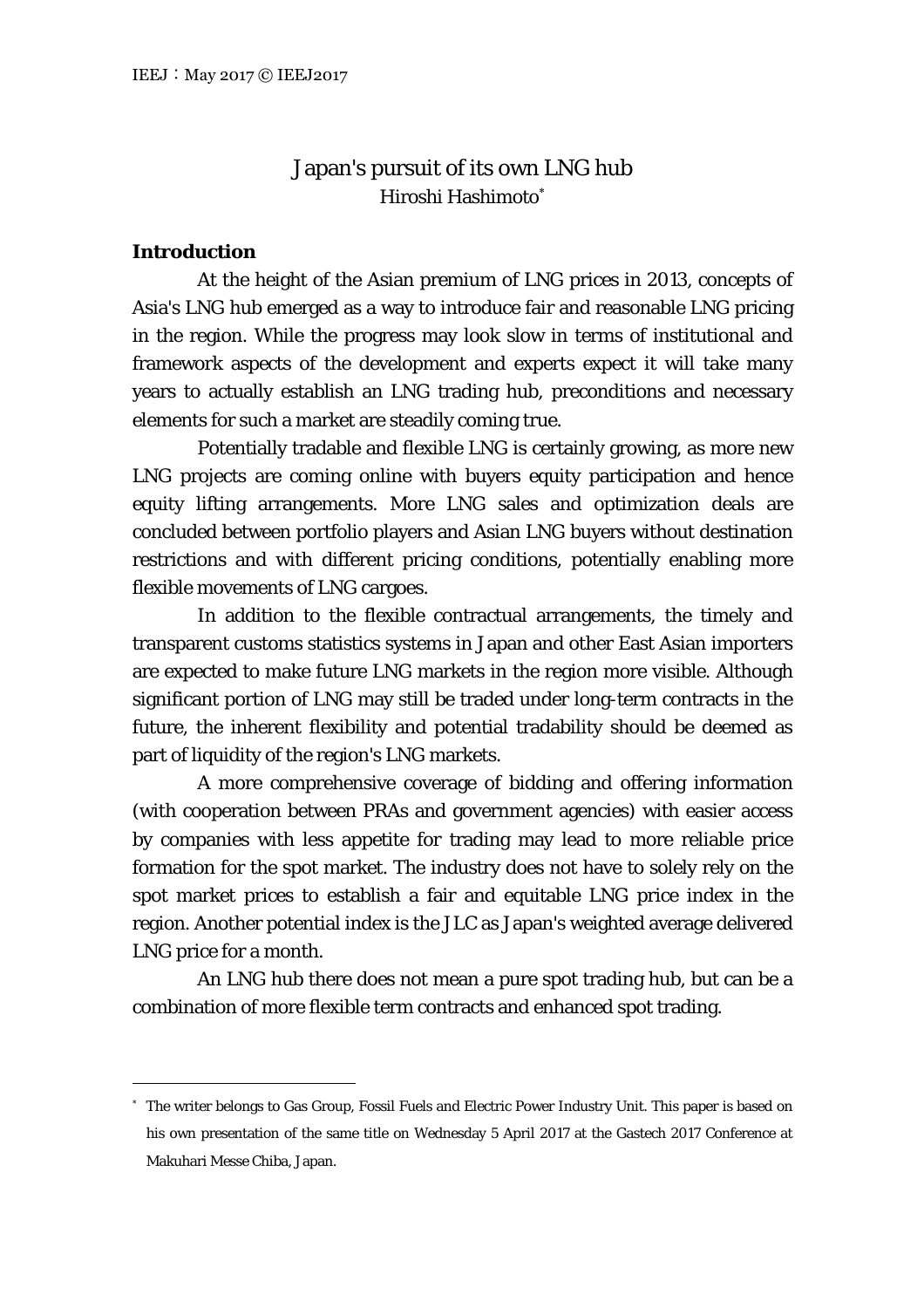# **Efforts toward a more flexible LNG market**

One of the most successful efforts by the Japanese government and LNG buyers toward a flexible LNG market has been relaxation of destination clauses in the LNG term contracts. This is of course thanks to LNG sellers' great help and understanding.

The trend is expected to continue and the world will see a more flexible and globally connected LNG market in the future.

#### **The greatest expansion of the LNG industry in its history**

The global LNG market is finally gearing up for the anticipated major expansion and a structural shift. In 2016, around 260 million tonnes of LNG was produced, of which 45 million tonnes was exported from Australia.

Signs of consuming markets growth have been observed, responding to the production expansion, including emerging markets in Southeast Asia and the Middle East, as well as more matured markets in Northeast Asia. The four importers in the region - Japan, Korea, China and Chinese Taipei - imported 47 million tonnes of LNG in total in the first quarter of 2017, 13% or 5.4 million tonnes more than the same period of 2016. These are indications that if supply is ample and reliable, additional demand will be developed. LNG can be a major driving force to expand new natural gas demand.

Along with volumetric growth, ways of moving LNG from production to consumption are changing. The value-chain structure is no longer vertically integrated. Because of diversification of sales practices, market participants, and project development models, new ideas will be needed for future LNG project development.

One of the more recent significant changes in the LNG market has been the lower prices and consequently smaller monetary size of the market.

Among the above-mentioned four importers in the Northeast Asia region, only China increased imported LNG volumes by 33% in 2016 but paid only slightly more than the previous year. The other three importers paid significantly less in 2016 than in 2015. LNG importers around the world as a whole are estimated to have paid less than USD 100 billion in 2016, compared to USD 200 billion in 2014.

By the way custom statistics in this part of the world are always published in a timely and transparent manner. The quality of the information is greatly helping market players and analysts.

#### **Why an LNG hub**

The need for an LNG hub, or market flexibility in a broader sense, has been evolving along with the market evolution. Only three years ago, some people were still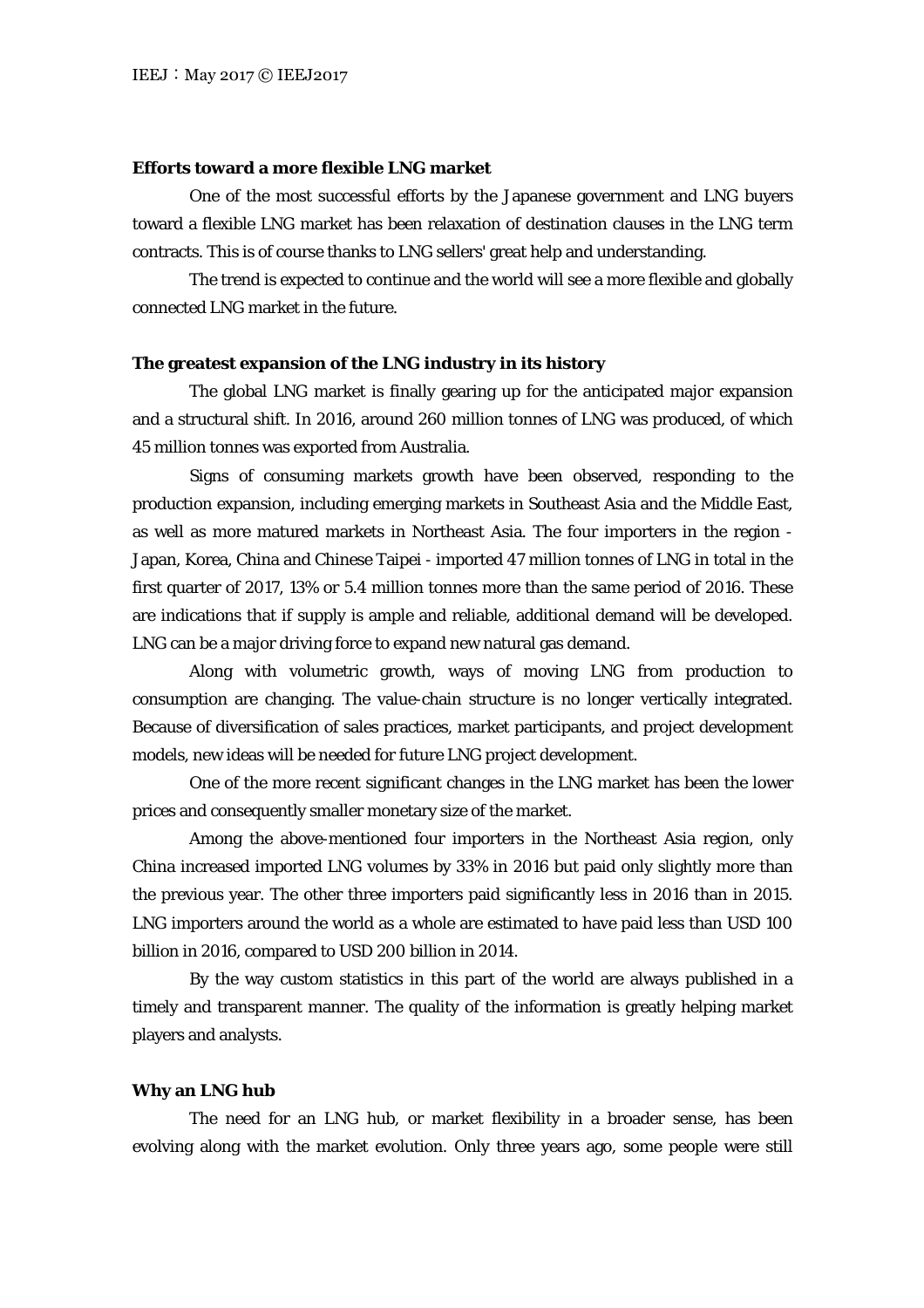talking about market tightness. Other people thought that the main causes of the Asian premium of LNG prices were the lack of Asia's own pricing system reflecting supply and demand balance, and the lack of an actively traded LNG market.

It is true that pure spot trading of LNG may not be active enough to have liquidity to create a reliable price index. But isn't the Asia Pacific region the most active LNG market as a whole? The region should take advantage of the position as the largest LNG market.

Since then the market balance has changed and the Asian premium has shrunk for some time. While LNG market players and commodity exchange places have made efforts to make LNG market more flexible, today the need for LNG market flexibility itself include various elements. Existing LNG players want to obtain favourable LNG prices. New players may be able to buy and sell LNG only if there is a flexible LNG market. Some traditional LNG buyers want to sell their LNG for different reasons.

In May 2016, the Japanese government released the LNG Market Strategy. Recognising the evolving nature of the LNG market, the strategy is expected to be revised when it is deemed necessary. There are three cores in the strategy: (1) Enhancement of tradability is focusing on removal or relaxation of restrictive practices in LNG contracts; (2) Creation of a proper price discovery mechanism means facilitation of a fair and transparent spot market leading to a price index that can be used in long-term and short-term contracts; and (3) Open and sufficient infrastructure means facilitation of third-party use of LNG terminals and pipeline networks. The last item may be tricky because of the specific nature of the Japanese and Asian LNG markets. Since Japan is entirely dependent on LNG for its natural gas supply and other Asian countries are also heavily dependent on LNG fir their natural gas supply without significant access to pipeline supply, security of supply remains the top priority and the primary user's right should remain respected.

### **Progress may look slow but it is being made**

Since the significant expansion of the market is just beginning, it is still difficult to see how flexibility of the market evolves in the future. Some people say that it will take 10 to 15 years to establish an LNG trading hub, while others say it will never come.

However, preconditions and necessary elements for such a market are steadily coming true.

While the share of spot and short-term transactions did not grow much in 2015 and 2016, according to the latest GIIGNL annual report, "pure" spot trades grew from 15% of the total or 37 million tonnes in 2015 to 18% or 47 million tonnes in 2016. Moreover, potentially tradable and flexible LNG is growing, thanks to more flexible LNG contracts in recent years, as more new LNG projects are coming online in the Asia Pacific region with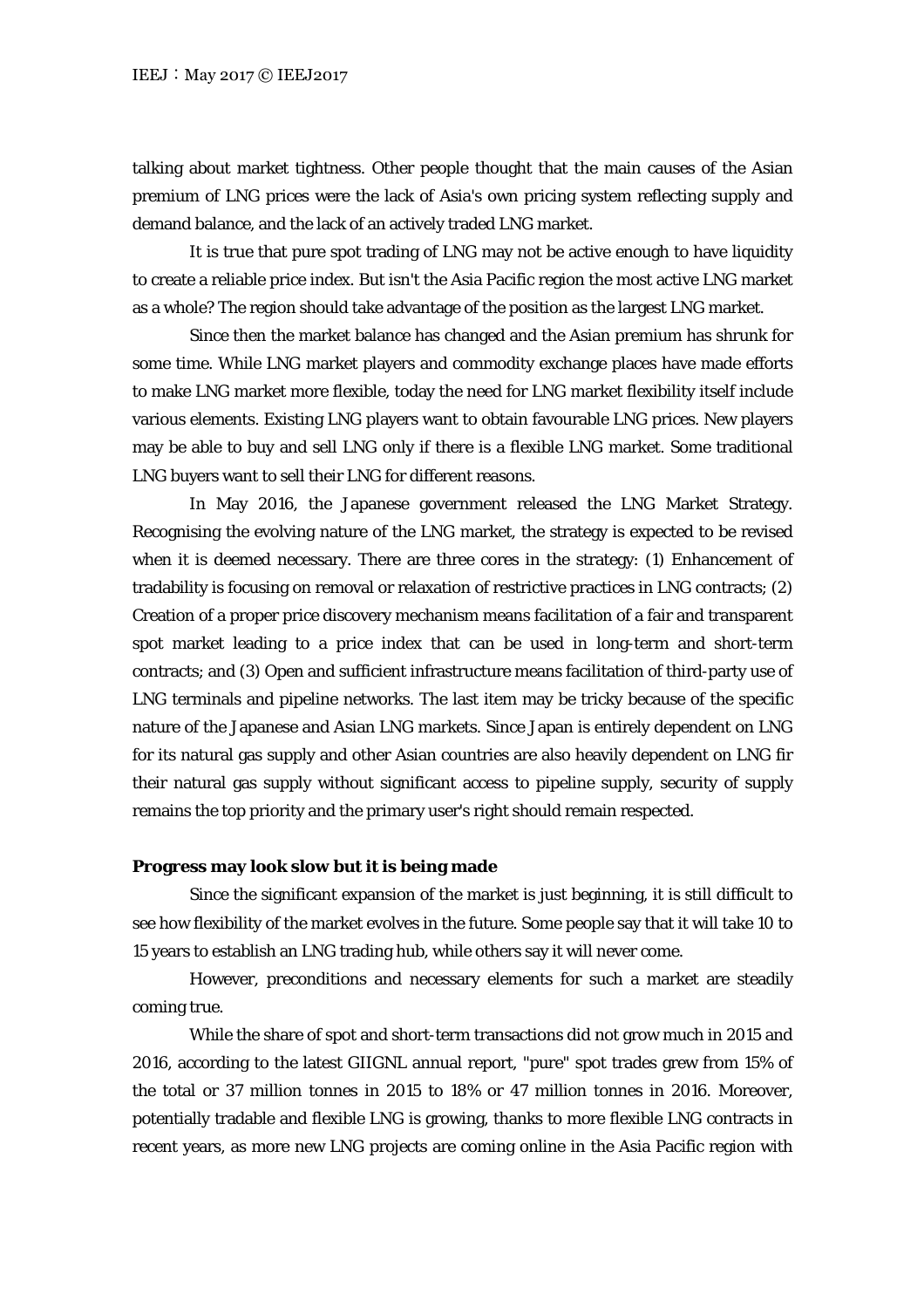buyers equity participation and hence equity lifting arrangements.

More LNG sales and optimization deals are concluded between portfolio players and Japanese and other Asian LNG buyers without destination restrictions and with different pricing conditions, potentially enabling more flexible movements of LNG cargoes.

With expected increase of the flexible portion under long-term arrangements more parties are expected to have ability and desire to potentially bid or offer LNG cargoes in the spot market. In fact more players are today conducting tenders to buy or sell LNG cargoes.

Lastly but most significantly LNG export projects in the United States are expected to enhance flexibility in the global LNG trades especially from 2017 with destination flexibility and the gas-indexed LNG pricing, along with notable project participation by Japanese and other Asian companies either as offtakers, investors, or financers.

In addition to the flexible contractual arrangements, the transparent transaction (in particular, price) reporting requirements under the Department of Energy (DOE) regulation in the United States, combined with the timely and transparent customs declaration and statistics systems in Japan and other East Asian importers, are expected to make future LNG markets in the Asia Pacific region more visible. Price information is transparent at both ends. DOE releases cargo-by-cargo information, including seller and FOB buyer identities, countries of destination, exported volumes, and prices.

In the first quarter of 2017, Japan imported much anticipated LNG cargoes from the United States for the first time, for an average price of USD 12 / million Btu compared with the across-the-board average of USD 7.64 for the total LNG imports into Japan from all sources in the period.

The price level is one thing to note. Another thing to note is that, in addition to import prices, we can also obtain FOB price information for each cargo from DOE. This transparency of information will certainly help market players to make actions and decisions.

A more comprehensive coverage of bidding and offering information (with some kind of cooperation between Price Reporting Agencies (PRAs) and even government agencies) with easier access by companies with less appetite for trading may lead to more reliable price formation for the spot market.

The author also argues that the industry do not have to solely rely on the spot market prices to establish a fair and equitable LNG price index in the region. Another potential index is the JLC as Japan's weighted average delivered LNG price for a month. It has been possible to know the JLC for the month by the end of the following month, thanks to timely publication of the customs statistics.

There may be a risk at this moment that the JLC may still fluctuate with volatile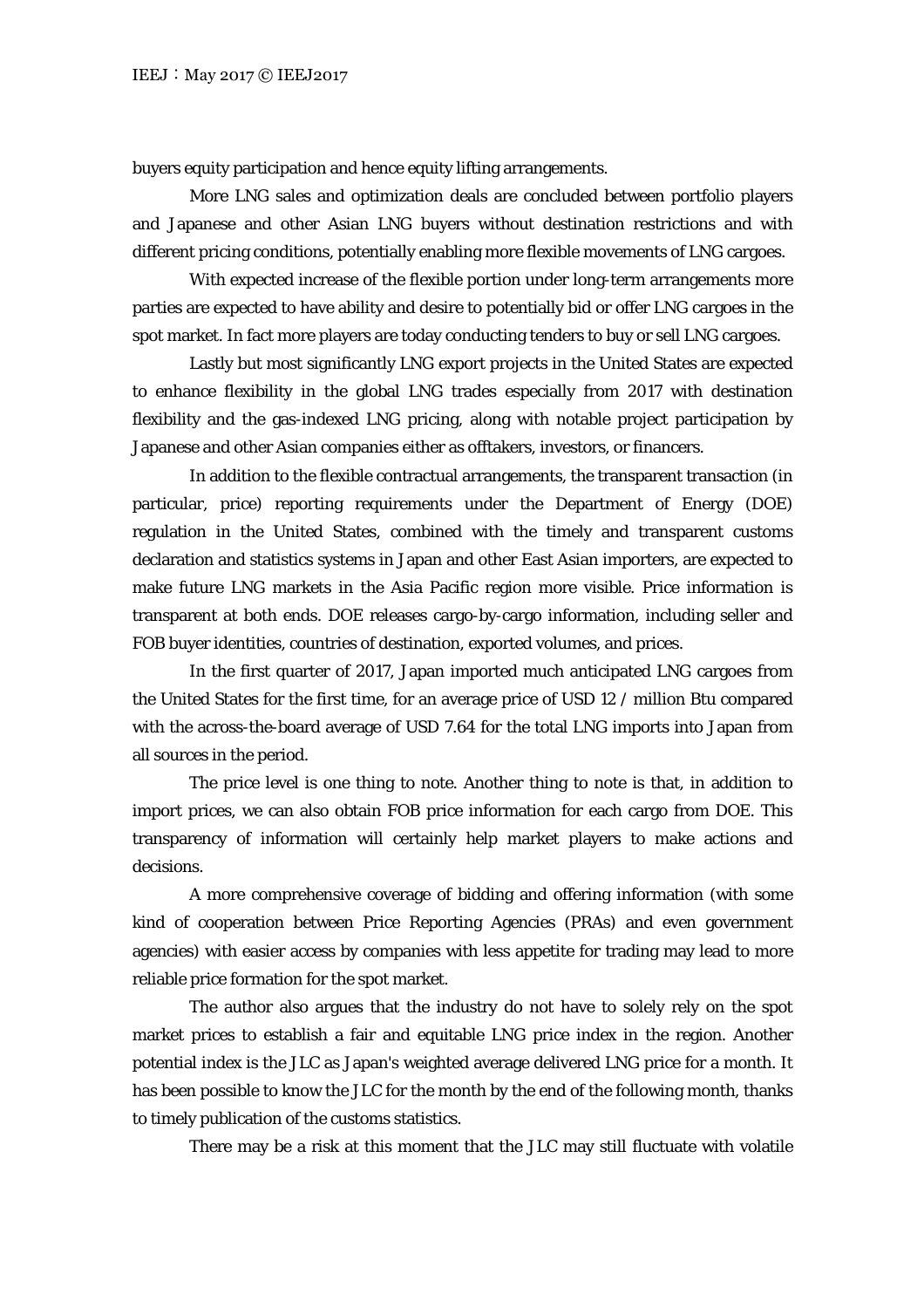movement of crude oil prices as many of Japanese long-term LNG import contracts are indexed with the JCC as Japan's weighted average delivered crude oil price. However, in the future, by gradually shifting long-term purchasing contracts from oil-index to JLC-index, the risk may be gradually mitigated and the JLC-indexed price may move month by month with adjustment made by certain volumes of spot LNG transactions.

# **Further consequences from the LNG market expansion**

In the next five years a generation shift is expected in Japan's and Asia Pacific's LNG supply sources, with additions of projects from the United States and more portfolio deals, leading to even greater flexibility.

At the same time the total procured volumes by Japanese buyers for 2020 have already surpassed 85 million tonnes, leaving little room to additionally procure spot and short-term volumes. Supply sources are expected to shift to Australia and the United States, decreasing the share of Southeast Asia.

Those flexible portions of LNG procurement may be imported to originally intended destinations under contracts, resold to different buyers under secondary contracts, or resold in the spot market. A possible LNG hub should include not only a pure spot LNG market but also incorporate the broader sense of flexibility in the whole LNG market.

Recent LNG production projects have also seen increasing minority equity participation by Japanese and other Asian companies, which is also part of efforts to obtain more flexibility in the LNG market, as those equity arrangements are often accompanied with LNG offtake arrangements.

Japan opened up its city gas residential market for competition in April 2017. This is an ambitious attempt by the government of a country which is totally dependent on imported supply sources. Although the initial number of new market participants is small and switching rates are not expected to be very high, the initiative is considered to be very important to continue affordable energy supply to customers and businesses, while streamlining energy supply systems.

# **Efforts by the Japanese government and institutions**

During the last several years, the Japanese government has been active in communicating with LNG producing and consuming nations on LNG market issues. Although Japan does not have national champion LNG buying companies, the government hosts the annual LNG Producer-Consumer Conference, which has become one of the most important events in the LNG industry.

Starting from the Strategic Energy Plan in April 2014, the government has been